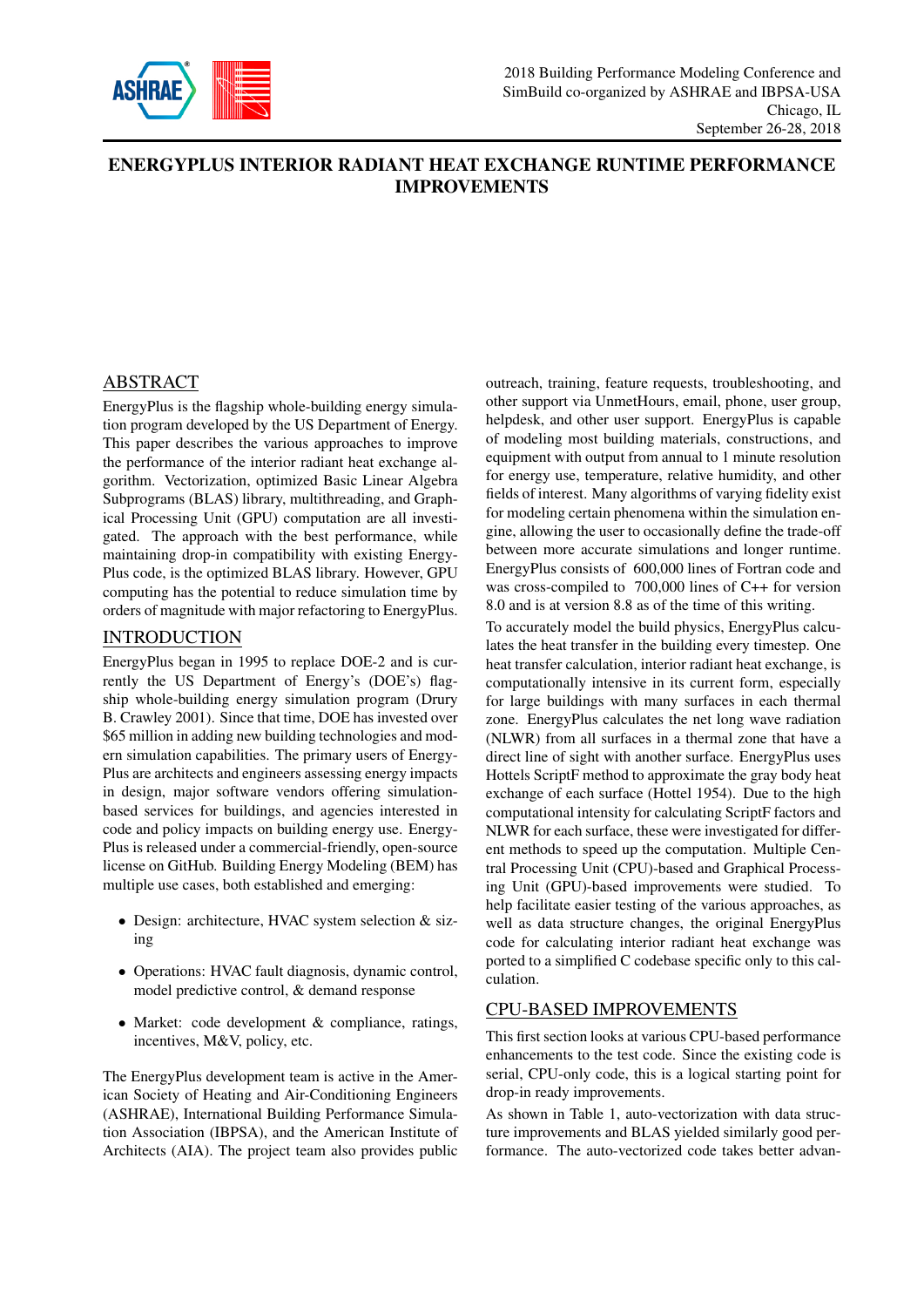*Table 1: Comparison of performance improvement techniques using timestep of 15 minutes (35,040 iterations), 256 thermal zones, and 128 surfaces per zone*

|                        | <b>Time</b><br>(minutes) | Improvement<br>$(\%)$ |
|------------------------|--------------------------|-----------------------|
| Naive                  | 4.48                     |                       |
| Altered Data Structure | 2.04                     | 54.5                  |
| BLAS (single threaded) | 2.25                     | 49.8                  |
| <b>Hand Vectorize</b>  | 4 (19                    | 87                    |

tage of the machine used for testing, which is a Haswellbased AVX2 with a 256-bit-wide vector unit and is typical of current Intel-based processors. These techniques have the potential for a 4 speed-up using double precision. Altering the data structure allows: (1) reduced number of calculations for improved arithmetic intensity, and (2) reduced number of memory lookups for improved cache coherence of the loop. The hand-vectorized results show the difficulty in writing high performance code that takes full advantage of the hardware and pipeline. A primary difference between hand- vs. auto-vectorized code was that auto-vectorized code performed aggressive loop unrolling while the hand-vectorized code had none. Writing high performance code under all code uses and machines is challenging; therefore, using a highly optimized BLAS library is often the best approach to improve the performance of an application. The single-threaded BLAS implementation was quicker to implement and less intrusive than the data structure changes while completing in nearly the same time.

*Table 2: Comparison of performance improvement techniques using timestep of 15 minutes (35,040 iterations), 1 thermal zone, and 1,024 surfaces per zone with 8 threads (4 cores)*

|                        | <b>Time</b><br>(seconds) | Improvement<br>$(\%)$ |
|------------------------|--------------------------|-----------------------|
| Naive                  | 67.2                     |                       |
| BLAS (multithreaded)   | 6.67                     | 90                    |
| OpenMP                 | 13.586                   | 79.8                  |
| Altered Data Structure | 19.93                    | 70.3                  |

Table 2 quantifies multithreading improvement for a code base that is already vectorized and pipelined. This test stressed the  $O(n^2)$  algorithm when calculating the NLWR, where n is the number of surfaces. Comparing the vectorized code improvements in Table 1 and Table 2, the runtime improvement increases from 54.5% to 70.3% as the number of surfaces per zone increases. This is due to the improvements in loop unrolling, cache coherency, and pipelining. The OpenMP version of the vectorized code saw an improvement, but it was only 1.47 times faster when it should have been 8 times faster if there was linear scaling. It is anticipated that this algorithm is memory bound and acknowledge that the OpenMP parallelization may not have been at an optimal location. The multithreaded BLAS did not have linear scaling, but had the best performance in this test case.

Running Lawrence Berkeley National Laboratorys Empirical Roofline Tool on the test machine gives the roofline model shown in Figure 1 (Lo 2015). The interior radiant heat exchange function has an arithmetic intensity of 1 for the auto-vectorized code. This means the code is memory bound. The optimized BLAS library is cache aware and cache sensitive, so it still improves the performance of this memory-bound problem.



*Figure 1: CPU roofline plot for 2013 i7 Haswell MacBook Pro.*

#### GPU-BASED IMPROVEMENTS

A GPU accelerator has the potential to significantly improve the performance of some programs. GPUs typically have higher computational power, relative to traditional CPUs, but relatively slow data transfer mechanisms. GPUs require computational kernels with lowdata, high-compute algorithms to attain their full potential. NVIDIAs Compute Unified Device Architecture (CUDA) was used on a GeForce GT 750M graphics card with 384 streaming multiprocessors and 2 GB GDDR5 RAM with roofline model, as shown in Figure 2 (Nickolls 2008). Given the same arithmetic intensity of 1 for the GPU accelerated code, the code is compute bound on this GPU device.

In CUDA programming, a GPU kernel is a grid of blocks and within each block is a grid of threads. This threading hierarchy is how GPUs achieve their massively parallel computation when computational work is divided across all blocks and threads. The direct port of the CPU code to